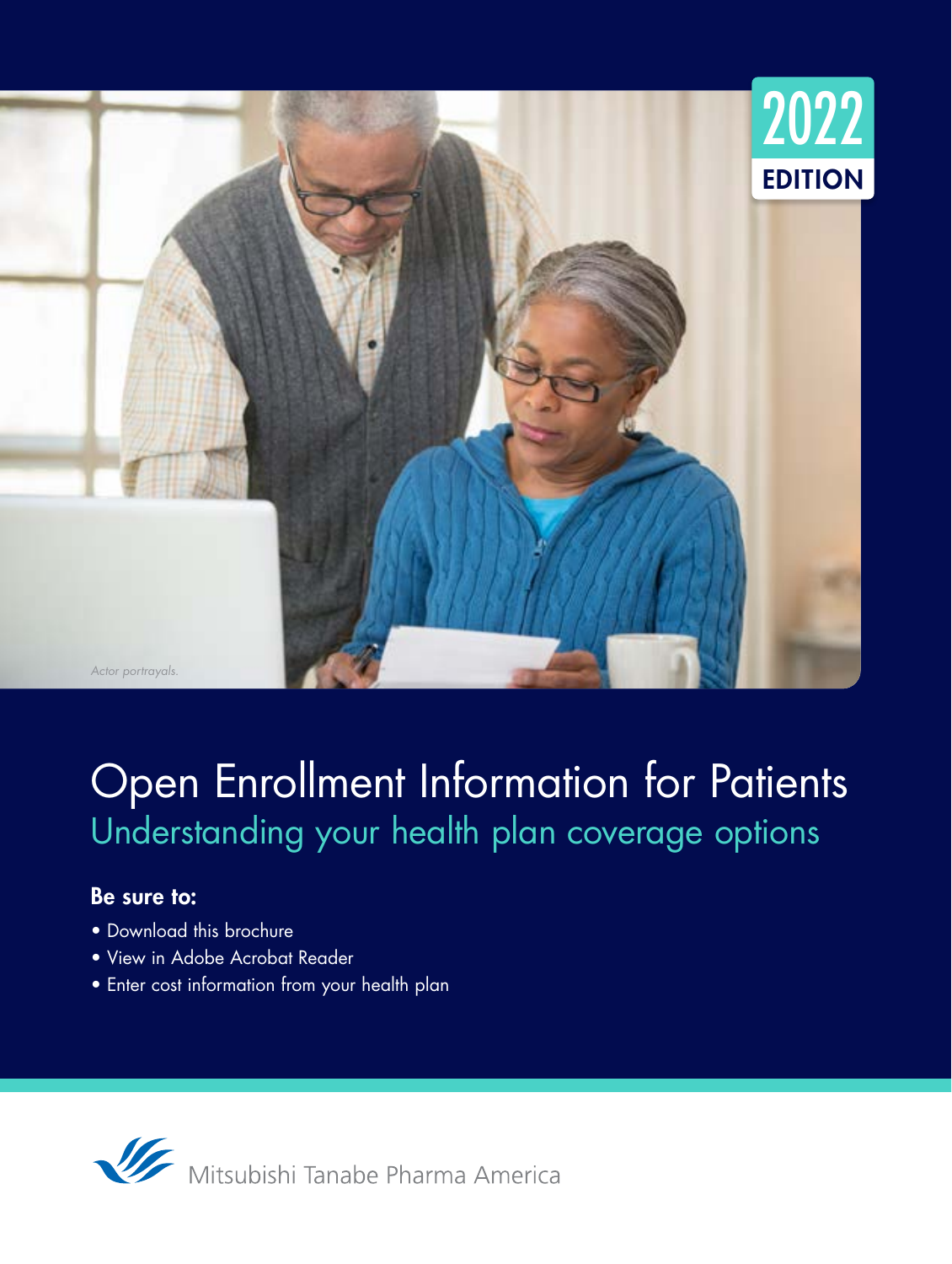# <span id="page-1-0"></span>Understanding Your Health Plan Coverage Options

During the open enrollment period, which typically occurs in the fall, you can reconsider your insurance coverage and make changes, or you can choose a new plan.

Your health plan coverage can determine your out-of-pocket costs. That's why Mitsubishi Tanabe Pharma America is providing this information to help you review your health insurance options for the coming year and make informed choices during the annual open enrollment period.

This brochure is provided for your background information only. It is not intended as a complete listing or description of health plan options. Please always contact your health insurance company and/or Medicare.gov for information specific to you.

## How to use this information:

- List all medications you and family members on your health plan are taking. This can help give you a better idea of your costs for next year.
- 2 Contact your health plan representative and evaluate your options for 2022. Find out about your medical and prescription plan insurance benefits and out-of-pocket costs for your medications and treatment administration.
- 3 Check if there is an out-of-pocket assistance program associated with your medication. A program representative may be able to help you determine your eligibility and discuss support options that may be available.

If your medication is administered by a healthcare professional, begin by reviewing some [important coverage considerations](#page-9-0). Where you receive your treatment and how it is covered can determine your out-of-pocket costs.

# Open Enrollment Calendar

| <b>OCTOBER</b>                                                                                                                                                                                                  | <b>NOVEMBER</b>                                                                                                                                                               | <b>DECEMBER</b>                                                                                                                                                                                                      | <b>JANUARY</b> | <b>FEBRUARY</b> | <b>MARCH</b> |
|-----------------------------------------------------------------------------------------------------------------------------------------------------------------------------------------------------------------|-------------------------------------------------------------------------------------------------------------------------------------------------------------------------------|----------------------------------------------------------------------------------------------------------------------------------------------------------------------------------------------------------------------|----------------|-----------------|--------------|
|                                                                                                                                                                                                                 | <b>Commercial or Private Insurance:</b><br>Most plan decisions are made by November 30.<br>Dates vary. Check with your plan.                                                  |                                                                                                                                                                                                                      |                |                 |              |
|                                                                                                                                                                                                                 | <b>Health Insurance Marketplace</b><br>(HealthCare.gov):<br>In many states, starts November 1<br>and ends December 15.<br>Check with your plan.<br>This is private insurance. |                                                                                                                                                                                                                      |                |                 |              |
| <b>Medicare:</b><br>Starts October 15 and ends December 7.<br>You can select Original Medicare (Part B).<br>You can also select or change a Medicare<br>Advantage plan or Medicare Part D<br>prescription plan. |                                                                                                                                                                               | <b>Medicare Advantage:</b><br>Starts January 1 and ends March 31.<br>You can switch to a different Medicare Advantage plan, or return to<br>Original Medicare (Part B) and join a Medicare Part D prescription plan. |                |                 |              |

## Contact your health plan representative or M[edicare.gov](https://www.medicare.gov/) to help you review your plan options.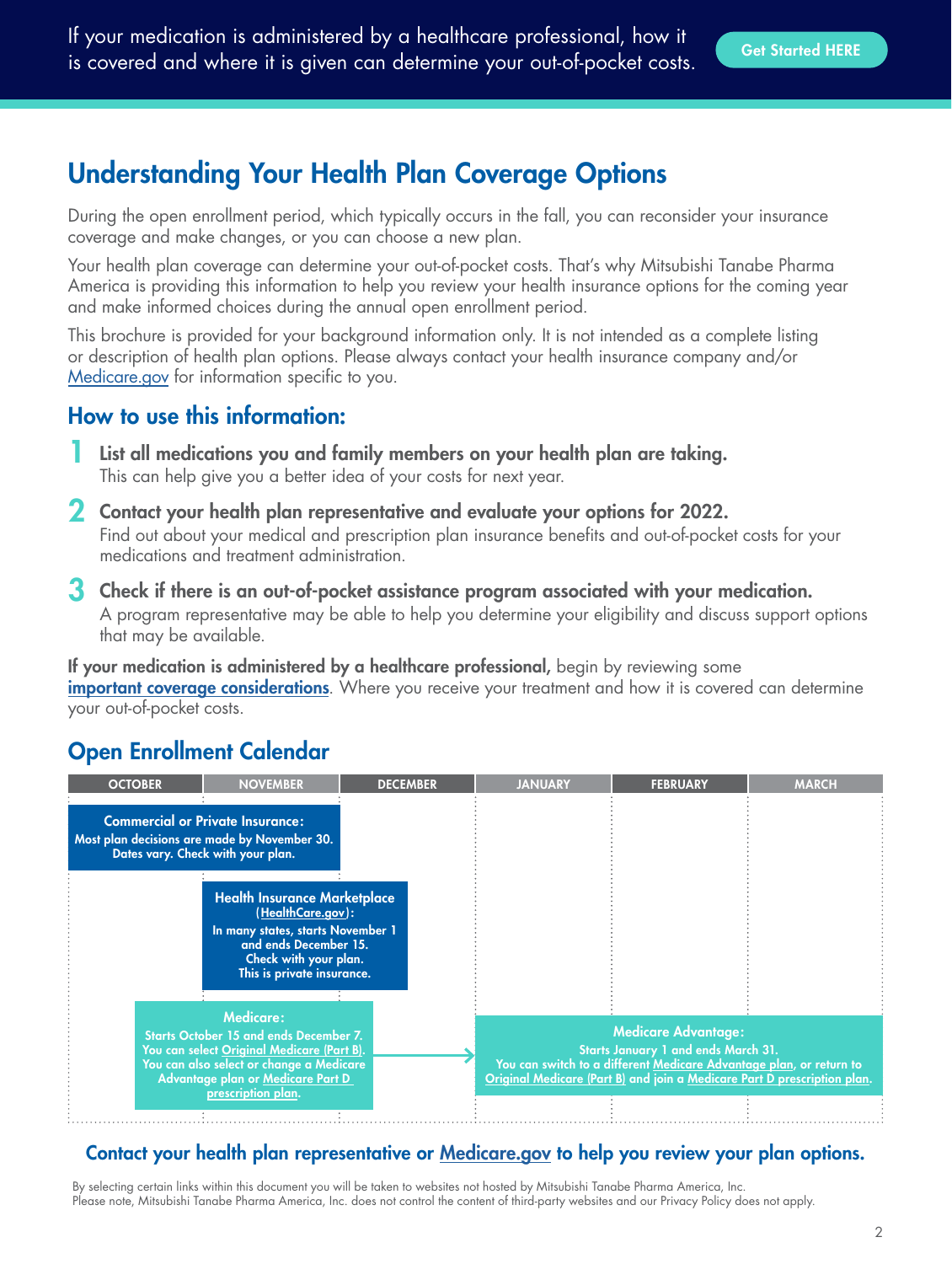# Overview: Understanding health plan coverage

### If you have Commercial you nave Commercial Medical Benefit Prescription Benefit<br>or Private Insurance

Your medication may be covered under:

- Your Medical Benefit, which typically covers medications given by a healthcare professional
- Your Prescription Benefit, which may cover your medication if obtained through a specialty or retail pharmacy
- Or both

If your medication is administered by a healthcare professional, your health insurance plan may require that the Prescription Benefit be used, no matter where your treatment is given. Check your plan for specific information.

#### What you can ask your plan:

- $\Box$  Annual deductible
- $\Box$  Coverage of your medication and the cost of your treatment administration
- $\Box$  Co-pay or co-insurance for each treatment
- $\Box$  Individual or family out-of-pocket maximum

### [Go to page 4](#page-3-0)

Also, see [page 10](#page-9-0) on medications given by a healthcare professional

#### What you can ask your plan:

- $\Box$  Annual deductible
- $\Box$  Coverage of your medication
- □ Co-pay or co-insurance for each prescription and refill

#### [Go to page 5](#page-4-0)

If there is an out-of-pocket assistance program associated with your medication, a program representative may be able to help you determine your eligibility and discuss support options that may be available.

Your costs may change next year. Visit M[edicare.gov](https://www.medicare.gov/) to find out more.

If you have applied for Social Security Disability Insurance (SSDI), and if there is a support program associated with your medication, a program representative may be able to provide you with information to help you understand the transition to Medicare coverage.

Visit [ssa.gov/disabilityssi](https://www.ssa.gov/benefits/disability/) to learn more about Medicare and SSDI.

See page 11 for a [helpful glossary](#page-10-0) of [health insurance terms](#page-10-0).

### If you have Medicare Medicare Part B or **Part C (Medicare Advantage)** Medicare Part D

#### What you can ask your plan:

- $\Box$  Annual deductible
- $\Box$  Co-insurance costs before Medicare pays its share

Review information about a [Medicare Supplement](https://www.medicare.gov/supplements-other-insurance/when-can-i-buy-medigap) [\(Medigap\) plan](https://www.medicare.gov/supplements-other-insurance/when-can-i-buy-medigap) with [Medicare Part B.](https://www.medicare.gov/sign-up-change-plans/how-do-i-get-parts-a-b)

(Not available with Medicare Advantage plans)

[Go to pages 6-7](#page-5-0)

#### What you can ask your plan:

- $\Box$  Annual deductible
- $\Box$  Co-insurance costs
- $\Box$  Cost of your medication after you pay the annual deductible
- $\Box$  Cost of your medication after you reach catastrophic coverage

[Go to page 8](#page-7-0)

# Consider these questions as you review your health plan options:

- What is your premium?
- What is your deductible?
- What is your co-payment or co-insurance?
- If you have an out-of-pocket maximum, what is it?

For commercial or private insurance, [see pages 4-5](#page-3-0).

For Medicare, [see pages 6-9](#page-5-0).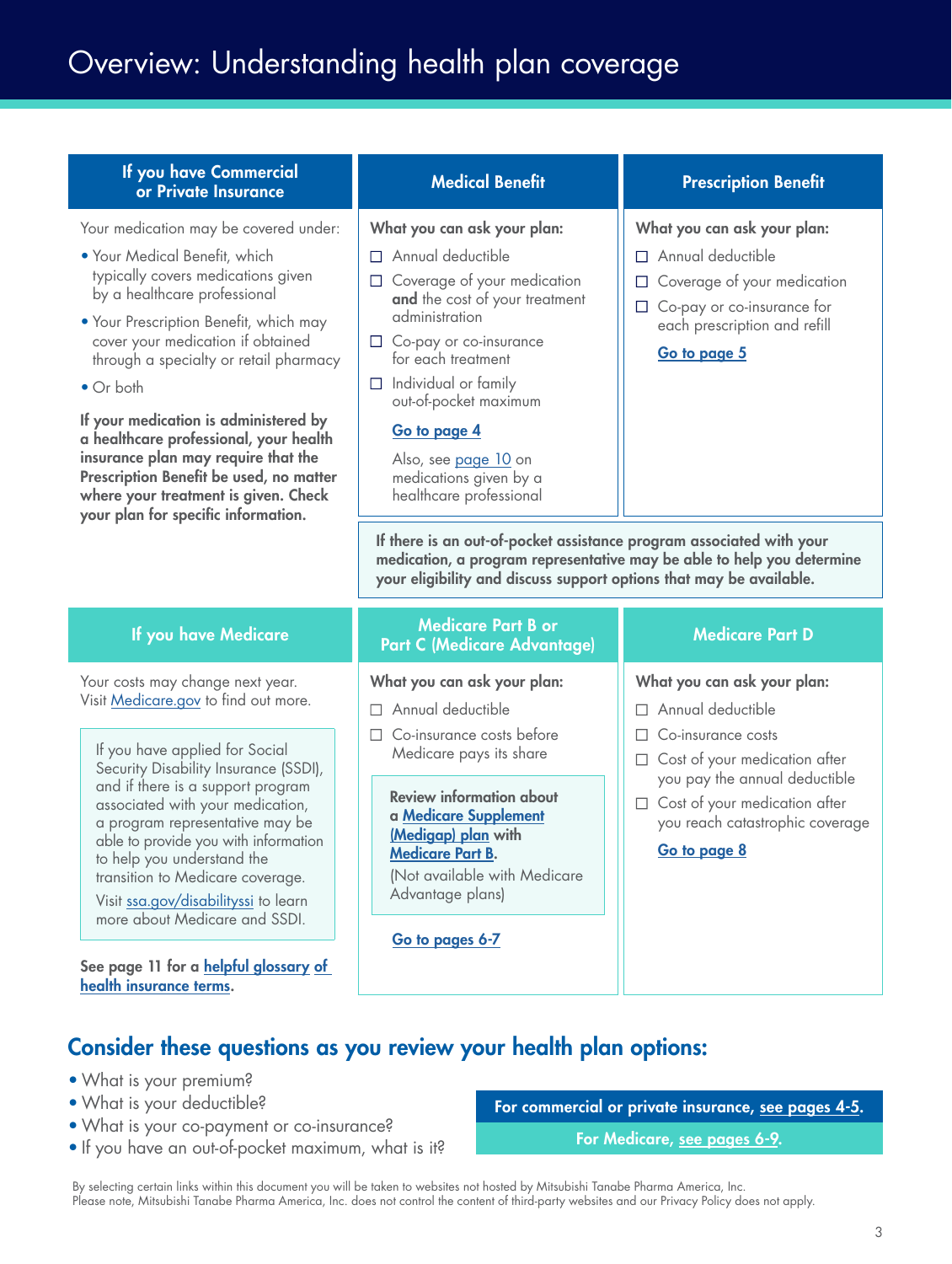# <span id="page-3-0"></span>Medical Benefit

The Medical Benefit typically covers the cost of medications given by a healthcare professional at your home or at another location.

### Call your health insurance plan—make sure you have coverage for your medication.

### **ENTER YOUR HEALTH PLAN COST INFORMATION BELOW** to get a better idea of your costs for 2022: Call your health plan representative to obtain your cost information<sup>a</sup>

| Does your plan include the following?                                                         | If so, what is the amount per year?                         |  |  |
|-----------------------------------------------------------------------------------------------|-------------------------------------------------------------|--|--|
| Individual or family premium<br>Does not count toward your out-of-pocket maximum.             | Premium: \$                                                 |  |  |
| <b>Individual or family deductible</b>                                                        | Deductible: \$                                              |  |  |
| Co-pay OR co-insurance for your medication                                                    | $Co$ -pay: $\$\$<br><b>OR</b> Co-insurance:<br>$\%$         |  |  |
| Co-pay OR co-insurance for your treatment administration<br>At your home or another location. | $Co$ -pay: $\frac{6}{3}$<br><b>OR</b> Co-insurance:<br>$\%$ |  |  |
| Out-of-pocket maximum<br>Your treatment costs for the rest of the year may                    | Out-of-pocket maximum: \$                                   |  |  |

be \$0 after you reach the out-of-pocket maximum.

aMitsubishi Tanabe Pharma America, Inc. does not assume any responsibility or liability for the accuracy of the cost information provided by your health plan, which you may enter in the tables on this page. Please consult your health plan representative to confirm the accuracy of the information they have provided, and any calculations resulting from entry of the cost information provided by your health plan.

- **Some plans cover up to 100%** of the costs of your medication and the costs of your treatment administration
- Most plans include an individual or family out-of-pocket maximum
	- Your family's doctor and hospital visits and other medical services may count toward your out-of-pocket maximum
	- Typically includes out-of-pocket costs for your medication and the cost for your treatment administration

## Applying for Social Security Disability Insurance Benefits and Medicare

People who have been diagnosed with amyotrophic lateral sclerosis (ALS) can apply for Social Security Disability Insurance (SSDI) benefits, and subsequently, for Medicare coverage. Visit [ssa.gov/medicare](https://www.ssa.gov/benefits/medicare/) or [ssa.gov/disabilityssi](https://www.ssa.gov/benefits/disability/) to learn more about Medicare, SSDI, and to apply online.

## Contact your health plan representative or M[edicare.gov](https://www.medicare.gov/) to help you review your plan options.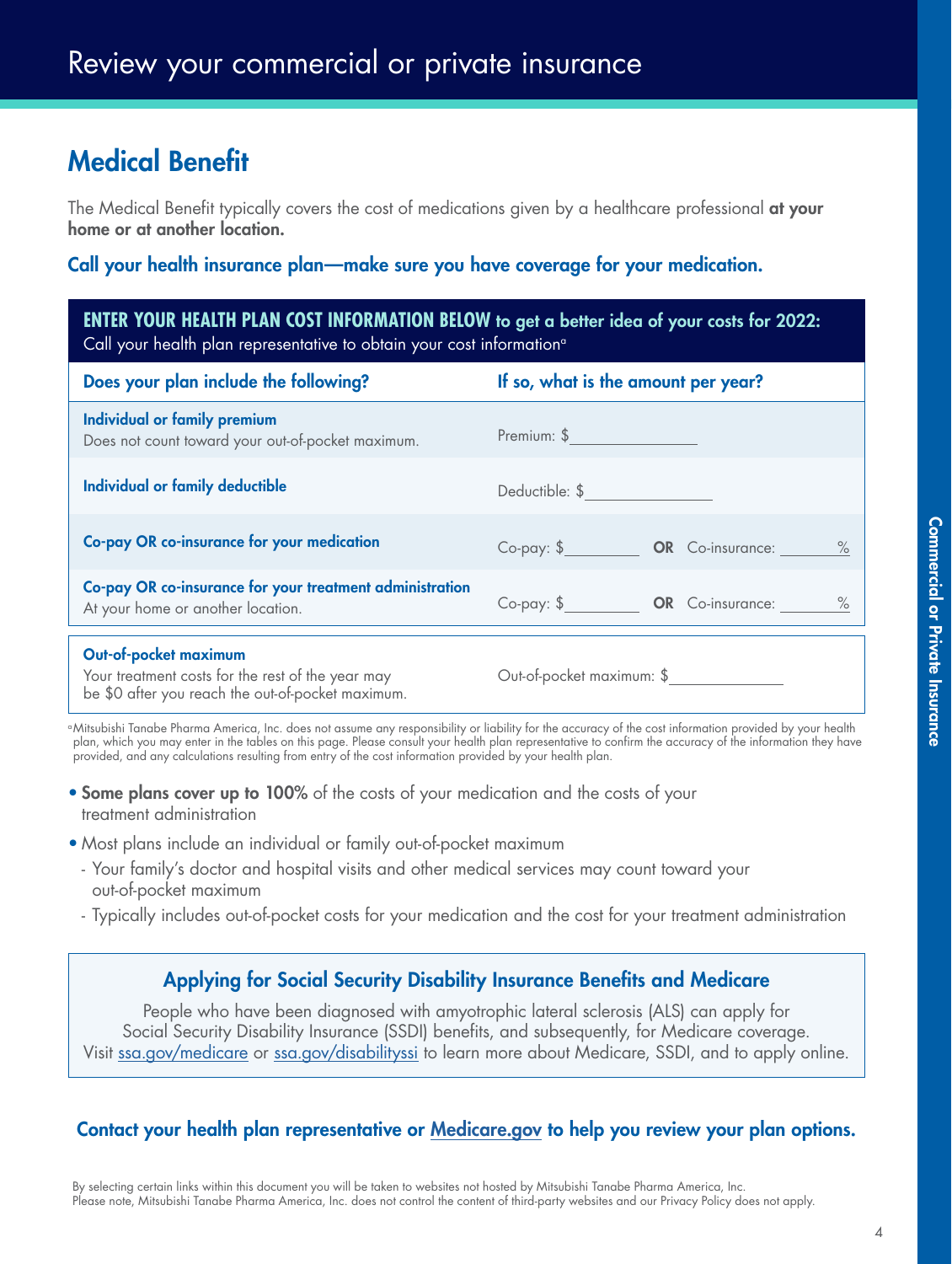# <span id="page-4-0"></span>Prescription Benefit

The Prescription Benefit typically covers prescription medications you can obtain from a retail or specialty pharmacy and take at home.<sup>a</sup>

## Call your health insurance plan—make sure you have coverage for your medication.

| <b>ENTER YOUR HEALTH PLAN COST INFORMATION BELOW</b> to get a better idea of your costs for 2022:<br>Call your health plan representative to obtain your cost information <sup>b</sup> |                                     |  |  |
|----------------------------------------------------------------------------------------------------------------------------------------------------------------------------------------|-------------------------------------|--|--|
| If so, what is the amount per year?<br>Does your plan include the following?                                                                                                           |                                     |  |  |
| A separate Prescription Benefit premium<br>(not part of your Medical Benefit premium)<br>Does not count toward your out-of-pocket maximum.                                             | Premium: \$                         |  |  |
| <b>Deductible</b>                                                                                                                                                                      | Deductible: \$                      |  |  |
| Co-pay OR co-insurance for your medication                                                                                                                                             | Co-pay: \$ OR Co-insurance:<br>$\%$ |  |  |
| Does your plan require you to obtain your medication<br>from a specialty pharmacy?                                                                                                     | Specialty pharmacy name             |  |  |

<sup>a</sup> Some plans require that your medication be covered under the Prescription Benefit even if it is given by a healthcare professional. Check your health insurance plan for specific information.

bMitsubishi Tanabe Pharma America, Inc. does not assume any responsibility or liability for the accuracy of the cost information provided by your health plan, which you may enter in the tables on this page. Please consult your health plan representative to confirm the accuracy of the information they have provided, and any calculations resulting from entry of the cost information provided by your health plan.

Check to see if there is an out-of-pocket assistance program associated with your medication. A program representative may be able to help you determine your eligibility and discuss support options that may be available.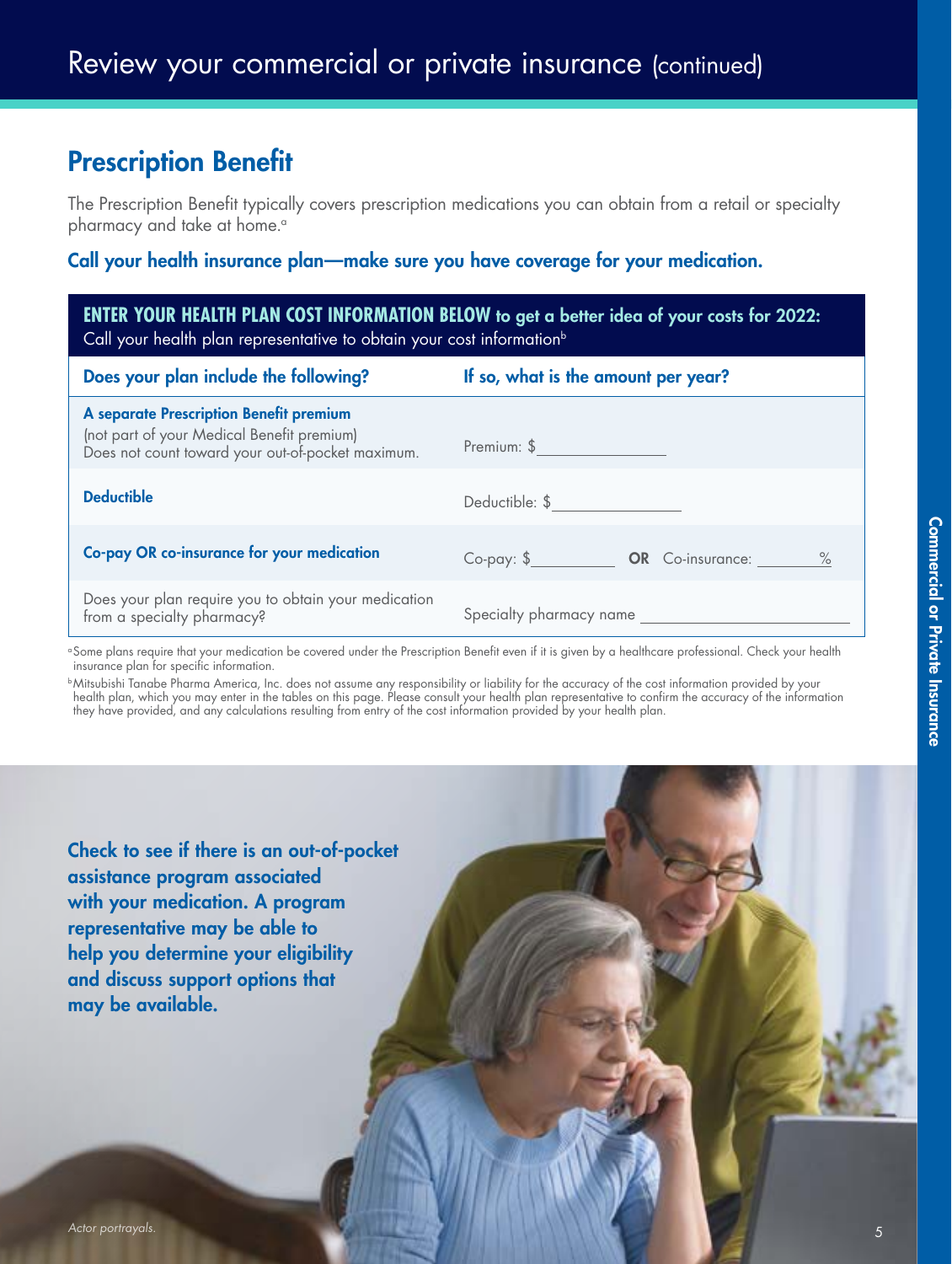# <span id="page-5-0"></span>Medicare Part B or Part B + Medigap (Medicare Supplement)

# How Medicare Part B works:

Typically covers the cost of medications given by a healthcare professional.

| You pay monthly<br><b>Premium</b><br>$$158^\circ$ | You pay annual<br><b>Deductible</b><br>\$203 | You pay 20%<br>of medication and<br>$\,$ treatment administration costs $^{\mathrm{+}}$ | Medicare Part B<br>covers $80\%$<br>of medication and<br>treatment administration costs |
|---------------------------------------------------|----------------------------------------------|-----------------------------------------------------------------------------------------|-----------------------------------------------------------------------------------------|
|---------------------------------------------------|----------------------------------------------|-----------------------------------------------------------------------------------------|-----------------------------------------------------------------------------------------|

The Medicare Part B monthly premium is based on income level. Visit [Medicare.gov](https://www.medicare.gov/your-medicare-costs/part-b-costs) for more information.

If you are being treated at home, a [Medicare Advantage plan](#page-6-0) may cover the cost of your medication and treatment administration. [Go to page 7.](#page-6-0)

If you are NOT being treated at home, Medicare Part B with a [Medigap \(Medicare Supplement\)](https://www.medicare.gov/supplements-other-insurance/how-to-compare-medigap-policies) plan can help with the 20% of costs for your treatment not covered by [Medicare Part B](https://www.medicare.gov/sign-up-change-plans/how-do-i-get-parts-a-b). See below.

# How Medicare Part B + Medigap works:

A number of Medigap plans are available. You can use the table below to compare them.

**ENTER YOUR HEALTH PLAN COST INFORMATION BELOW** to get a better idea of your costs for 2022: Call your health plan representative to obtain your cost information<sup>c</sup>

| You pay Medicare<br>Part B and Medigap<br><b>Premiumsd</b>                                              | You or your Medigap<br>plan pay annual<br><b>Deductible</b>                                                                                                                               | You and/or your<br>Medigap plan pay 20%<br>of medication and treatment<br>administration costs <sup>f</sup>                                                                                                             | <b>Medicare Part B</b><br>covers 80% of<br>medication and treatment<br>administration costs |
|---------------------------------------------------------------------------------------------------------|-------------------------------------------------------------------------------------------------------------------------------------------------------------------------------------------|-------------------------------------------------------------------------------------------------------------------------------------------------------------------------------------------------------------------------|---------------------------------------------------------------------------------------------|
| Monthly Medicare<br>Part B<br>premium:<br>Monthly<br>Medigap<br>premium:<br>Total premiums<br>for year: | Medicare Part B <sub>3</sub> 203 <sup>b</sup><br>Does the Medigap<br>$\Box$ Yes<br>plan cover<br>the deductible? <sup>e</sup><br>$\Box$ No<br>Your<br>deductible with<br>Medigap plan: \$ | Does the Medigap<br>plan cover all of the<br>20% Medicare<br>$\Box$ Yes<br>Part B costs?<br>$\Box$ No<br>Does the Medigap<br>plan have an<br>$\Box$ Yes<br>out-of-pocket limit?<br>$\Box$ No<br>Out-of-pocket limit: \$ | With a Medigap plan,<br>your out-of-pocket costs<br>may be as low as \$0 <sup>e,f</sup>     |

Visit your [State Health Insurance Assistance Program \(SHIP\)](https://www.shiptacenter.org/) or [Medicare.gov](https://www.medicare.gov/supplements-other-insurance/how-to-compare-medigap-policies) for additional information.

<sup>a</sup>Medicare Part B premium shown is an estimate only for 2022 and is subject to change. Check [Medicare.gov](https://www.medicare.gov/) for updates.

**bMedicare Part B deductible shown is for 2021 and is an example/estimate only. Medicare Part B deductible for 2022 will be released by the Centers** for Medicare & Medicaid Services (CMS) in 4th quarter of 2021. Check [Medicare.gov](https://www.medicare.gov/) for updates.

<sup>c</sup> Mitsubishi Tanabe Pharma America, Inc. does not assume any responsibility or liability for the accuracy of the cost information provided by your health plan, which you may enter in the tables on this page. Please consult your health plan representative to confirm the accuracy of the information they have provided, and any calculations resulting from entry of the cost information provided by your health plan.

dPremiums do not count toward your out-of-pocket limit.

eOnly Medigap Plans C and F cover the Medicare Part B deductible. However, these plans are not available to people newly eligible for Medicare on or after January 1, 2020. Visit [Medicare.gov](https://www.medicare.gov/supplements-other-insurance/how-to-compare-medigap-policies) for more information.

<sup>f</sup> Medigap Plans A-G and M-N pay 20% of the Part B costs, and you pay 0% of those costs; Plan K pays 10% and you pay 10%; Plan L pays 15% and you pay 5%. In MA, MN, and WI, Medigap plans are standardized in a different way. Visit [Medicare.gov](https://www.medicare.gov/supplements-other-insurance/how-to-compare-medigap-policies) for more information.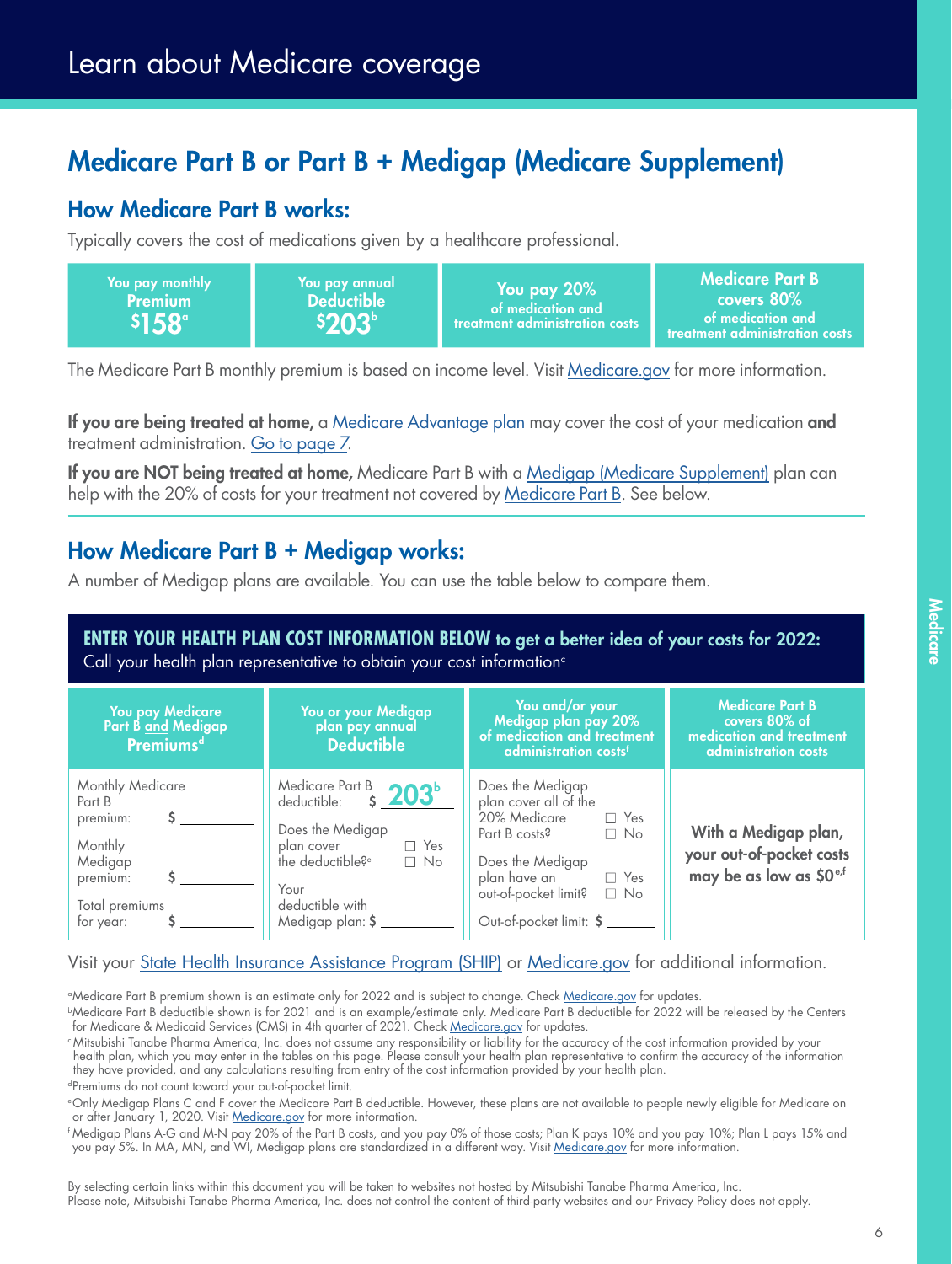# <span id="page-6-0"></span>Medicare Part C (Medicare Advantage)

Medicare Advantage typically covers the cost of medications given by a healthcare professional.

A [Medicare Advantage plan](https://www.medicare.gov/sign-up-change-plans/types-of-medicare-health-plans/medicare-advantage-plans) may include prescription drug coverage and may help with co-pay and/or co-insurance costs for your medication. It may be available as an alternative to Original Medicare coverage (Medicare Part A and Part B). Some limitations apply.

If you are being treated at home with a medication that requires administration by a healthcare professional, a [Medicare Advantage plan](https://www.medicare.gov/sign-up-change-plans/types-of-medicare-health-plans/medicare-advantage-plans) may cover the cost of your medication and your treatment administration.

If you enroll in a Medicare Advantage plan, you cannot enroll in a Medigap plan. Call your Medicare Advantage Plan Administrator to learn more.

# How a Medicare Part C (Medicare Advantage) plan works:

**ENTER YOUR HEALTH PLAN COST INFORMATION BELOW** to get a better idea of your costs for 2022: Call your health plan representative to obtain your cost information<sup>a</sup>

| You pay<br><b>Premium</b> <sup>b</sup>                                                                                                                 | You may pay annual<br><b>Deductible</b> <sup>b</sup> | You pay co-pay<br>and/or co-insuranceb,c                                   | <b>Medicare Advantage</b><br>covers remaining medication<br>and treatment costs                                                                                                                                                            |
|--------------------------------------------------------------------------------------------------------------------------------------------------------|------------------------------------------------------|----------------------------------------------------------------------------|--------------------------------------------------------------------------------------------------------------------------------------------------------------------------------------------------------------------------------------------|
| Medicare Advantage<br>monthly<br>premium:<br>Total premiums<br>for year:<br><b>PLEASE NOTE:</b><br>Does not count toward your<br>out-of-pocket maximum | Deductible:<br><sup>S</sup>                          | For medication and<br>treatment costs:<br>Co-pay:<br>$\%$<br>Co-insurance: | Consider your out-of-pocket<br>costs when selecting a<br>Medicare Advantage plan.<br>Out-of-pocket<br>maximum:<br><b>IMPORTANT:</b><br>If you use out-of-network<br>services, your costs<br>may exceed the plan's<br>out-of-pocket maximum |

aMitsubishi Tanabe Pharma America, Inc. does not assume any responsibility or liability for the accuracy of the cost information provided by your health plan, which you may enter in the tables on this page. Please consult your health plan representative to confirm the accuracy of the information they have provided, and any calculations resulting from entry of the cost information provided by your health plan.

**bCheck your plan—premiums and out-of-pocket costs vary by plan.** 

cMedicare Advantage plans have a yearly limit on your out-of-pocket costs for medical services. Once you reach this limit, you may pay \$0 for covered services.

# Check your Medicare Advantage plan's support for your treatment.

If your Medicare Advantage plan does not include prescription drug coverage, you may also need to enroll in a [Medicare Part D prescription drug plan](https://www.medicare.gov/drug-coverage-part-d).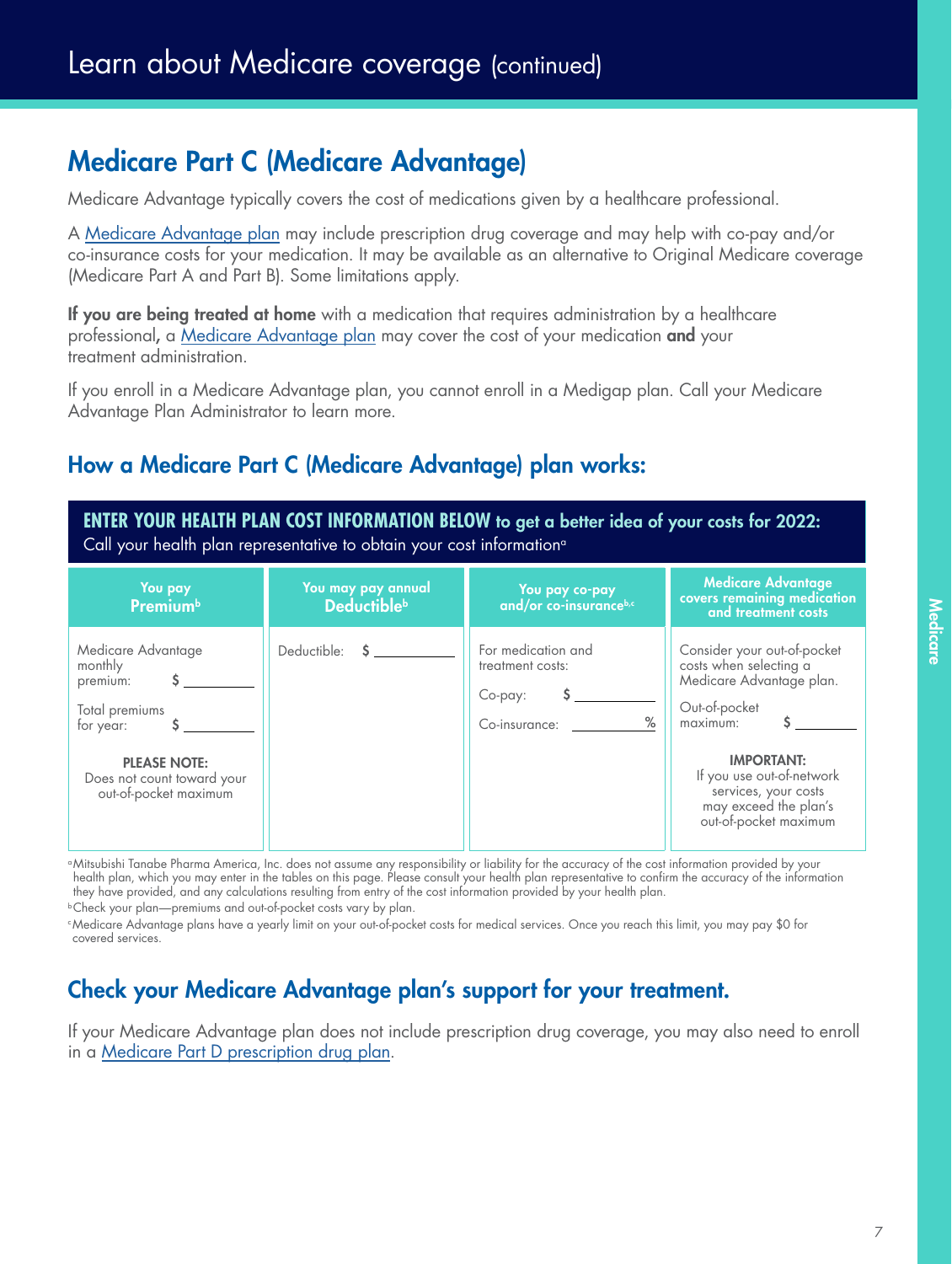# <span id="page-7-0"></span>Medicare Part D—Prescription Drug Coverage

[Medicare Part D prescription drug plans](https://www.medicare.gov/drug-coverage-part-d) typically cover prescription medications, including:

- Medications administered by a healthcare professional at home (only the cost of the medication)
- Medications you obtain from a retail or specialty pharmacy and take at home

# How it works:

**ENTER YOUR HEALTH PLAN COST INFORMATION BELOW** to get a better idea of your costs for 2022: Call your health plan representative to obtain your cost information<sup>a</sup>

| You pay<br><b>Premium</b>           | You pay annual<br><b>Deductible</b>    | After the annual deductible,<br>you pay co-insurance                      | After you reach catastrophic<br>coverage, you pay co-insurance |                                              |
|-------------------------------------|----------------------------------------|---------------------------------------------------------------------------|----------------------------------------------------------------|----------------------------------------------|
| Medicare Part D<br>monthly premium: |                                        | 25%<br>of medication costs up to \$7,050<br>minus deductible <sup>c</sup> | 5%<br>of medication costs<br>above \$7,050                     |                                              |
| Total premiums<br>for year:         | <b>Deductible</b><br>$\frac{1}{5}$ 480 | 25% of \$7,050 minus deductible<br>$=$ \$ 1,642                           |                                                                | 5% above \$7,050<br>$=$ $\zeta$ <sup>e</sup> |
|                                     |                                        | <b>Part D Program</b><br>pays 75% <sup>d</sup>                            | <b>Medicare</b><br>pays 95%                                    |                                              |

NOTE: Dollar values and cost sharing information in this table are from information published by CMS on 1/15/2021. Check [Medicare.gov](https://www.medicare.gov/) for updates.

aMitsubishi Tanabe Pharma America, Inc. does not assume any responsibility or liability for the accuracy of the cost information provided by your health plan, which you may enter in the tables on this page. Please consult your health plan representative to confirm the accuracy of the information they have provided, and any calculations resulting from entry of the cost information provided by your health plan. **bCheck your plan—premiums vary by plan.** 

cCo-insurance for specialty medications may be up to 33% for medication costs up to \$4,430, minus deductible.

dMedicare pays 75% of medication costs up to \$4,430 minus deductible. For medication costs between \$4,430 and \$7,050 (formerly known as the "donut hole" or coverage gap), the manufacturer pays 70%; Medicare pays 5%.

eBased on the total annual cost of your medications.

## Call your health insurance company—make sure you have coverage for your medication.

### Find a plan that works for you

- Understand that out-of-pocket costs for prescription medications may vary depending on the plan you choose
- Be sure to consider all the prescription medications you and your family are taking
- Look at total out-of-pocket medication costs, not just premiums and deductible

**Supplemental coverage may be available.** Some people with limited resources and income may qualify for [Medicare Extra Help](https://www.ssa.gov/benefits/medicare/prescriptionhelp/) to help pay for prescription drug plan costs, including deductibles and out-of-pocket expenses.

Visit [Medicare.gov](https://www.medicare.gov/your-medicare-costs/get-help-paying-costs/lower-prescription-costs#) for more information or contact your Medicare insurance plan representative.

## Contact your health plan representative or M[edicare.gov](https://www.medicare.gov/) to help you review your plan options.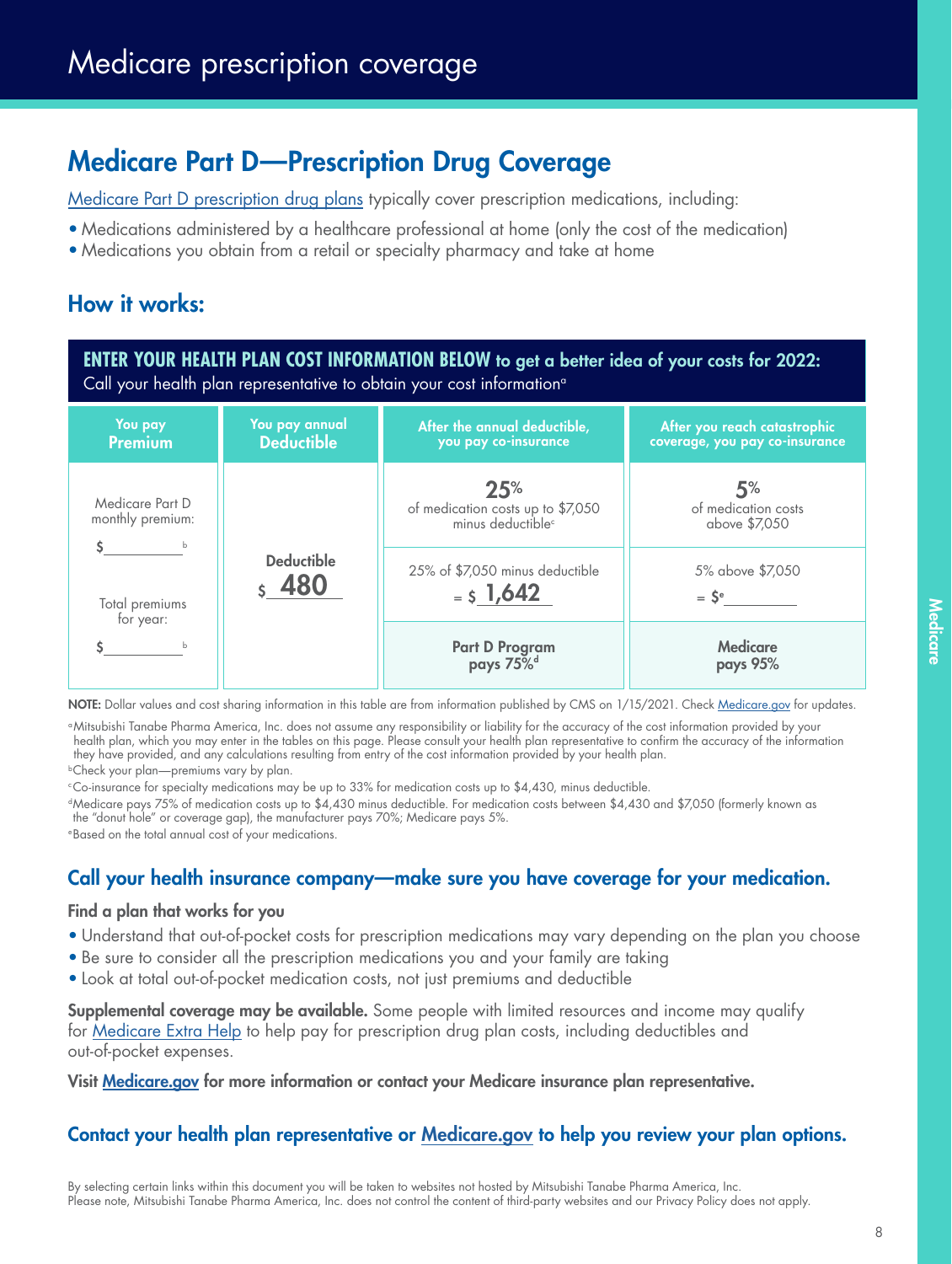<span id="page-8-0"></span>Some people qualify for both Medicare and Medicaid. If eligible, Medicare pays for covered medical services first, and Medicaid may then cover some of the out-of-pocket costs that Medicare does not cover.

- Dual Eligible benefits vary by state
- A Dual Eligible Special Needs Plan (D-SNP) may be available to coordinate care for people enrolled in both Medicare and Medicaid

The information above is a summary. Be sure to talk with your health plan representative about Dual Eligible benefits and requirements in your state.

Learn about Dual Eligibility requirements and coverage options at [Medicaid.gov.](https://www.medicaid.gov/medicaid/eligibility/seniors-medicare-and-medicaid-enrollees/index.html)

# Medicare Resources

If you have questions about what your coverage includes, contact your Medicare insurance plan representative.

# State Health Insurance Assistance Program (SHIP)

Your local SHIP may be able to provide in-depth, objective counseling and assistance to Medicare beneficiaries and can help you find a plan that's right for you. To find a SHIP in your area, visit [shiptacenter.org](https://www.shiptacenter.org/) or call 1-877-839-2675.

# Medical Benefit

Medicare Supplemental Insurance: Getting Started (Information about Medigap plan options) M[edicare.gov/publications \(keyword: 11575\)](https://www.medicare.gov/Pubs/pdf/11575-Medigap-Getting-Started.pdf)

Choosing a Medigap Policy: A Guide to Health Insurance for People with Medicare M[edicare.gov/publications \(keyword: 02110\)](https://www.medicare.gov/Pubs/pdf/02110-Medicare-Medigap-guide.pdf)

Medicare Part B Costs M[edicare.gov/your-medicare-costs/part-b-costs](https://www.medicare.gov/your-medicare-costs/part-b-costs)

What's a Medicare Advantage Plan? M[edicare.gov/sites/default/files/2018-07/11474.pdf](https://www.medicare.gov/sites/default/files/2018-07/11474.pdf)

## Prescription Benefit

Your Guide to Medicare Prescription Drug Coverage M[edicare.gov/publications \(keyword: 11109](https://www.medicare.gov/Pubs/pdf/11109-Your-Guide-to-Medicare-Prescrip-Drug-Cov.pdf))

How Medicare Prescription Drug Coverage Works with a Medicare Advantage Plan or Medicare Cost Plan M[edicare.gov/publications \(keyword: 11135\)](https://www.medicare.gov/Pubs/pdf/11135-Prescription-Drug-Coverage-with-MA-MCP.pdf)

*Extra Help* with Medicare Prescription Drug Plan Costs [ssa.gov/benefits/medicare/prescriptionhelp](https://www.ssa.gov/benefits/medicare/prescriptionhelp/)

Medicare Plan Finder (Search tool enabling users to compare Medicare Part D prescription drug plans in their local area) M[edicare.gov/plan-compare](https://www.medicare.gov/plan-compare)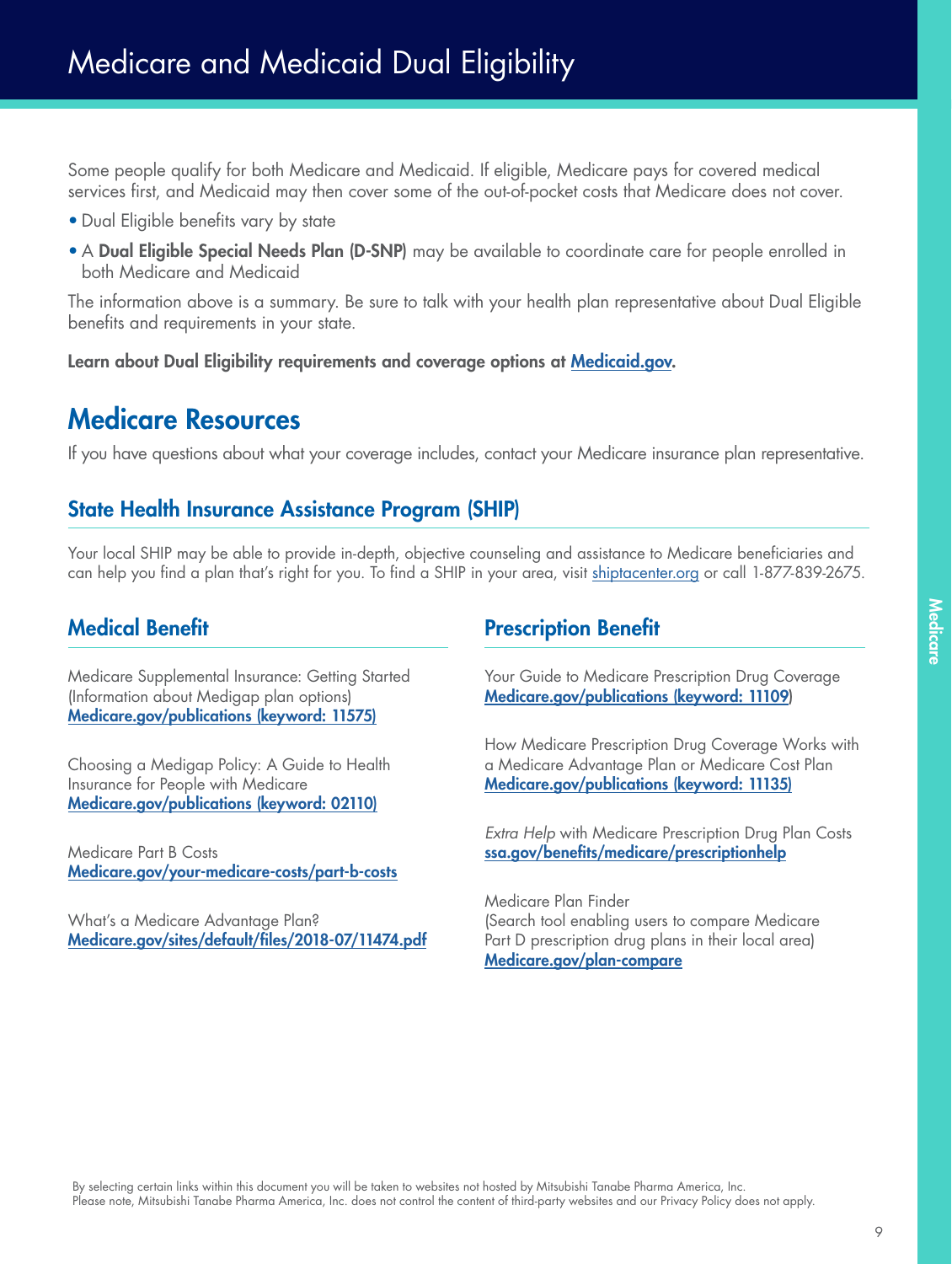# <span id="page-9-0"></span>How it is covered and where it is given can determine your out-of-pocket costs.

# Here's what to do:

- 1 Consider all the places where you may be receiving your medications in 2022.
- Determine if you are covered for your medication and the cost of your treatment administration.
- 3 Refer to the Open Enrollment Brochure to help you understand health plan options.

This is not a complete list of health plan options.

## Contact your health plan representative or M[edicare.gov](https://www.medicare.gov/) to help you review your plan options.

| <b>Commercial or Private Coverage</b><br>Refer to your health plan for specific information.                                                                                              |                                                    | Your<br><b>Treatment</b>                                                               | <b>Medicare Coverage</b><br>Refer to Medicare.gov for specific information.                                                              |                                                                                     |
|-------------------------------------------------------------------------------------------------------------------------------------------------------------------------------------------|----------------------------------------------------|----------------------------------------------------------------------------------------|------------------------------------------------------------------------------------------------------------------------------------------|-------------------------------------------------------------------------------------|
| <b>Cost for Medication</b>                                                                                                                                                                | <b>Cost for Treatment</b><br><b>Administration</b> | Location                                                                               | <b>Cost for Medication</b>                                                                                                               | <b>Cost for Treatment</b><br><b>Administration</b>                                  |
| <b>Medical Benefit</b><br><b>OR</b><br>Prescription Benefit                                                                                                                               | <b>Medical Benefit</b>                             | . .<br>Home                                                                            | Part C Medicare Advantage<br>Part D Prescription Drug Plan<br>(see page 8)<br>Dual Eligible Special Needs<br>Plan (D-SNP)*               | Part C Medicare Advantage<br>Dual Eligible Special Needs<br>Plan (D-SNP)*           |
| <b>Medical Benefit</b><br><b>OR</b><br><b>Prescription Benefit</b>                                                                                                                        | <b>Medical Benefit</b>                             | <b>Clinic/Doctor's Office</b>                                                          | Part B<br>Part C Medicare Advantage<br>Dual Eligible Special Needs<br>Plan (D-SNP)*                                                      | Part B<br>Part C Medicare Advantage<br>Dual Eligible Special Needs<br>Plan (D-SNP)* |
| <b>Medical Benefit</b><br><b>OR</b><br>Prescription Benefit                                                                                                                               | <b>Medical Benefit</b>                             | <b>Infusion Center</b>                                                                 | Part B<br>Part C Medicare Advantage<br>Dual Eligible Special Needs<br>Plan (D-SNP)*                                                      | Part B<br>Part C Medicare Advantage<br>Dual Eligible Special Needs<br>Plan (D-SNP)* |
| <b>Medical Benefit</b>                                                                                                                                                                    | <b>Medical Benefit</b>                             | <b>Hospital Outpatient</b>                                                             | Part B<br>Part C Medicare Advantage<br>Dual Eligible Special Needs<br>Plan (D-SNP)*                                                      | Part B<br>Part C Medicare Advantage<br>Dual Eligible Special Needs<br>Plan (D-SNP)* |
| Commercial or private coverage<br>may allow or mandate that the medication<br>be covered by the Prescription Benefit,<br>no matter where your treatment is given.<br>Go to pages 4 and 5. |                                                    | <b>NOW USE THE</b><br><b>BROCHURE</b><br>to find the coverage<br>that may apply to you | <b>Review information about</b><br>Part B coverage with a Medigap plan<br>or a Part C (Medicare Advantage) plan.<br>Go to pages 6 and 7. |                                                                                     |

\*Dual eligible benefits and coverage vary by state. To learn more about Dual Eligible Special Needs Plans (D-SNPs), [see page 9.](#page-8-0)